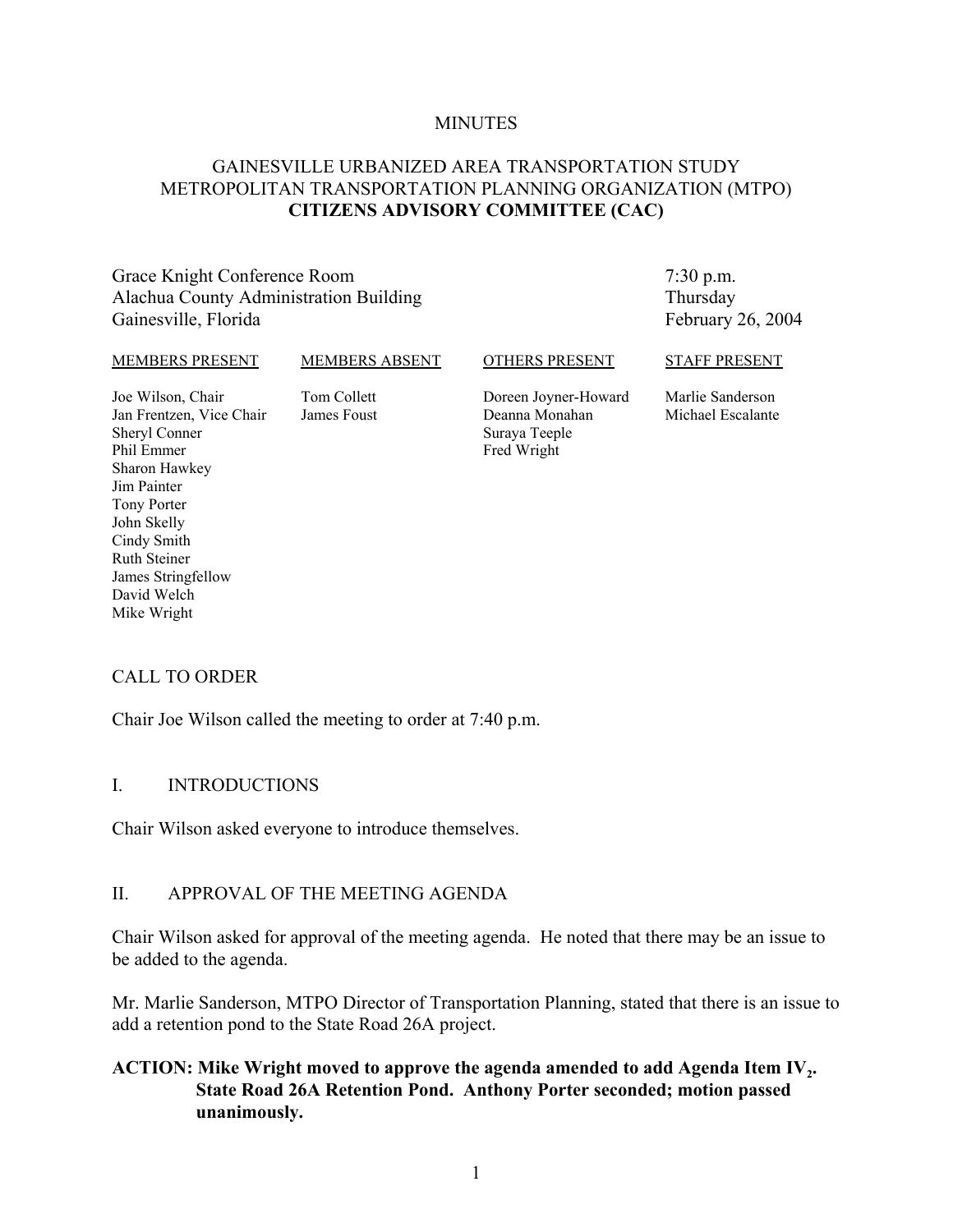## III. APPROVAL OF COMMITTEE MINUTES

## **ACTION: Jim Painter moved to approved the January 14, 2004 minutes as submitted. Phil Emmer seconded; motion passed unanimously.**

#### IV. CHAIRMAN'S REPORT

Mr. Sanderson announced that the next MTPO meeting is scheduled for March 16 at 7:00 p.m. in the Jack Durrance Auditorium. He said that the next CAC meeting is scheduled for March 17. He added that there has been some changes to the September meeting schedules for the MTPO and its Advisory Committees. He said that the MTPO will meet September 2 and the CAC would meet on August 18 and September 29.

### IV<sub>2</sub>. STATE ROAD 26A RETENTION POND

Mr. Sanderson stated that the Florida Department of Transportation (FDOT) has been informed by the St. John's River Water Management District (SJRWMD) that additional stormwater retention area was necessary for the State Road 26A Reconstruction Project.

Mr. Fred Wright, FDOT Consultant Project Manager, discussed the SJRWMD-required enlargement of the retention pond behind the Westgate Publix grocery store for the State Road 26A Reconstruction Project and answered questions.

Ms. Deanna Monahan discussed her concern regarding the acquisition of her property for the stormwater retention pond.

Mr. Sanderson stated that Ms. Monahan could contact Alachua County Commissioner Mike Byerly, MTPO Chair, to place this issue on the MTPO's March 16 meeting agenda.

#### V. WEST UNIVERSITY AVENUE- DESIGN SPEED ISSUES

Mr. Sanderson and Mr. Wright discussed West University Avenue design speed issues and answered questions.

# VI. UNIFIED PLANNING WORK PROGRAM (UPWP)

Mr. Sanderson stated that the staff services agreement between the MTPO and the Regional Planning Council (RPC) requires the annual submission of the budget for the support of the transportation planning staff. He said that the UPWP outlines and describes planning efforts to be undertaken by participating agencies to maintain a comprehensive, cooperative and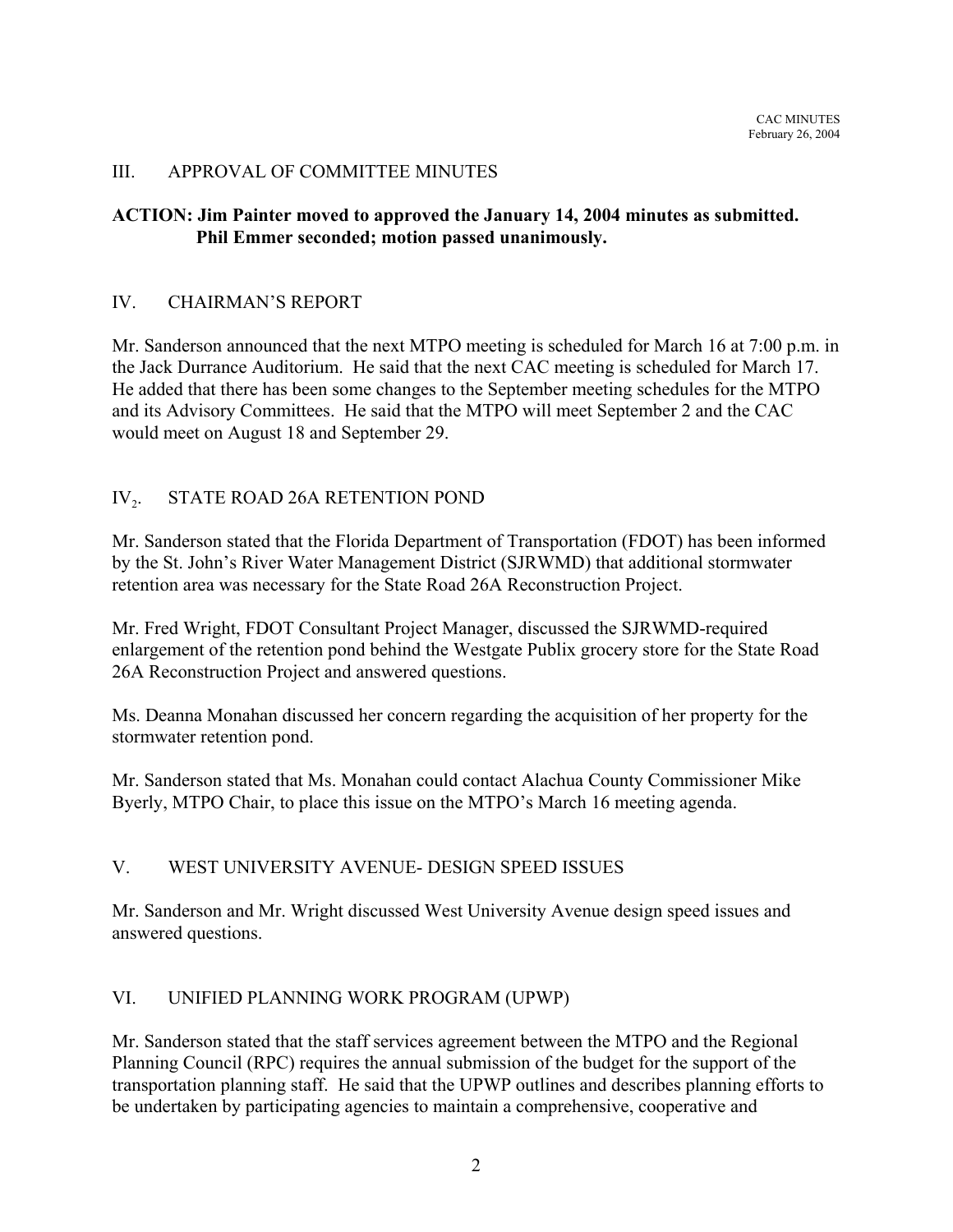continuing transportation planning program in the Gainesville Metropolitan Area. He discussed the draft UPWP and answered questions.

# **ACTION: Cindy Smith moved to recommend that the MTPO:**

- **1. approve the draft Unified Planning Work Program, but permit MTPO staff to make administrative changes to the document based on agency comments and recommendations;**
- **2. authorize the MTPO Chair to enter into the Section 5303 Joint Participation Agreement;**
- **3. authorize the MTPO to financially participate in the Section 5303 agreement including the \$10,525 contribution of MTPO funds; and**
- **4. authorize the MTPO Chair to sign the Section 5303 Joint Participation Agreement,**

# **Ruth Steiner seconded; motion passed unanimously.**

# VIII. STRATEGIC INTERMODAL SYSTEM (SIS) LETTER

Mr. Sanderson stated that the MTPO requested that its staff develop a draft letter regarding the equity of the Florida SIS. He discussed the draft letter and answered questions.

Ms. Suraya Teeple, FDOT Regional Planning Administrator, discussed the Florida SIS funding formula and answered questions.

#### IX. ENHANCEMENT APPLICATIONS- 2004

Mr. Sanderson stated that, according to FDOT District 2 staff, the deadline this year for applications for transportation enhancement projects from the MTPO is May 1. He discussed the Transportation Enhancement projects criteria and answered questions. He noted that there are some Enhancement-funded projects currently in the Work Program and recommended that there be no new applications for this year.

# **ACTION: Anthony Porter moved to recommend that the MTPO not request any enhancement project applications this year. Sheryl Conner seconded; motion passed unanimously.**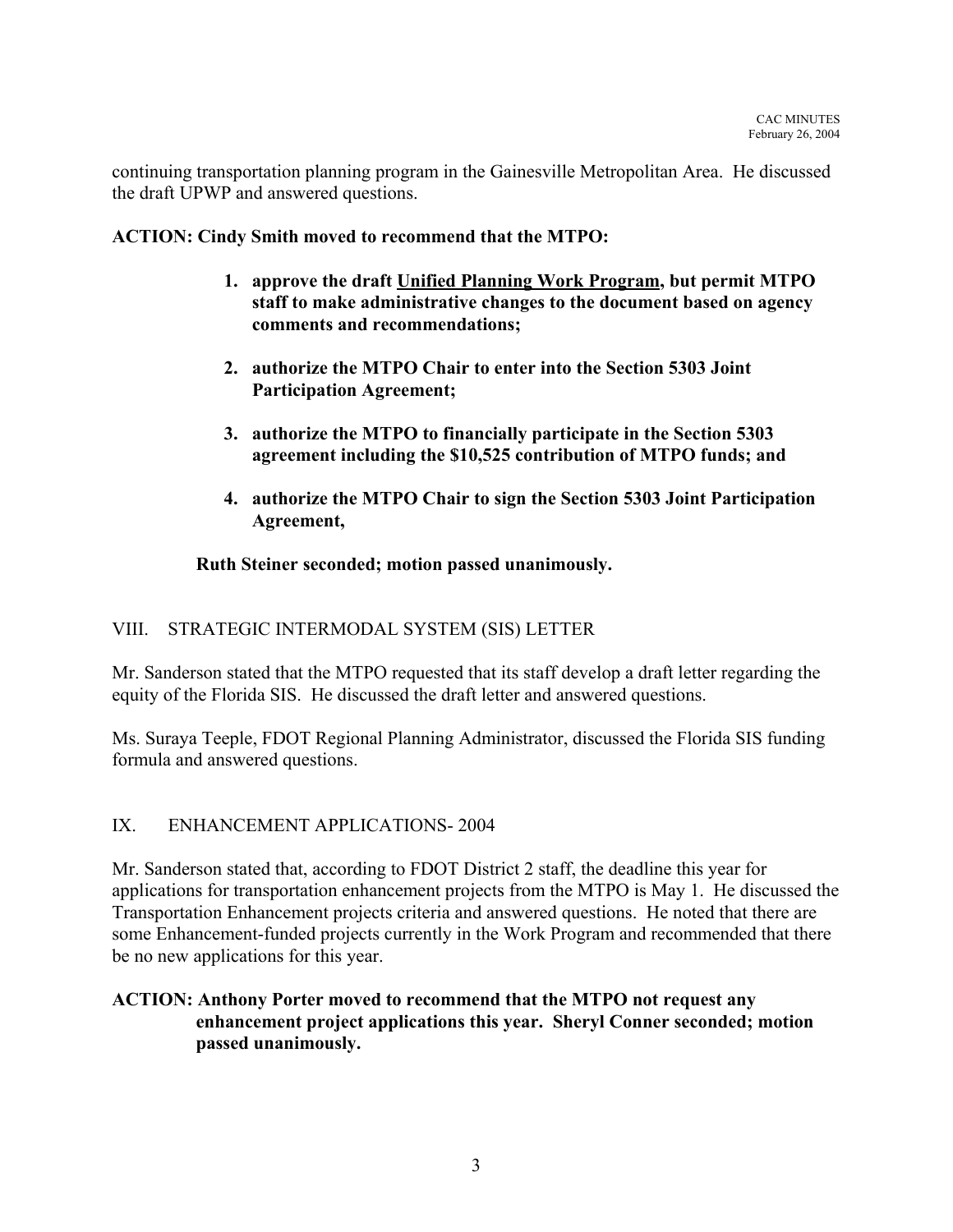## X. NEW MEMBER ORIENTATION/TRAINING

Mr. Sanderson discussed the new member orientation issues and answered questions. He said that there would be a series of one-half hour orientation sessions prior to upcoming CAC meetings.

#### **It was a consensus of the CAC to receive a series of transportation orientation workshops for new and current members.**

Chair Wilson noted that attendance at these orientations would be optional for CAC members.

#### XI. ELECTION OF OFFICERS

Mr. Sanderson stated that it was time to select a new committee chair and vice-chair.

# **ACTION: Anthony Porter moved to reappoint Joe Wilson as CAC Chair. Sheryl Conner seconded; motion passed unanimously.**

# **ACTION: Anthony Porter moved to reappoint Jan Frentzen as CAC Vice-Chair. Cindy Smith seconded; motion passed unanimously.**

#### XII. DRAFT LIST OF PRIORITY PROJECTS- 2004

Mr. Sanderson stated that FDOT has informed the MTPO that its List of Priority Projects must be submitted by July 1. He noted that requests for project priority information have already be sent to Alachua County, City of Gainesville and University of Florida staffs and the Alachua County Traffic Safety Team.

#### XIII. INFORMATION ITEMS

There was no discussion of the information items.

#### ADJOURNMENT

The meeting was adjourned at 9:35 p.m.

 $\mathcal{L}_\text{max}$  , and the contribution of the contribution of the contribution of the contribution of the contribution of the contribution of the contribution of the contribution of the contribution of the contribution of t

Date Joseph N. Wilson, Chair